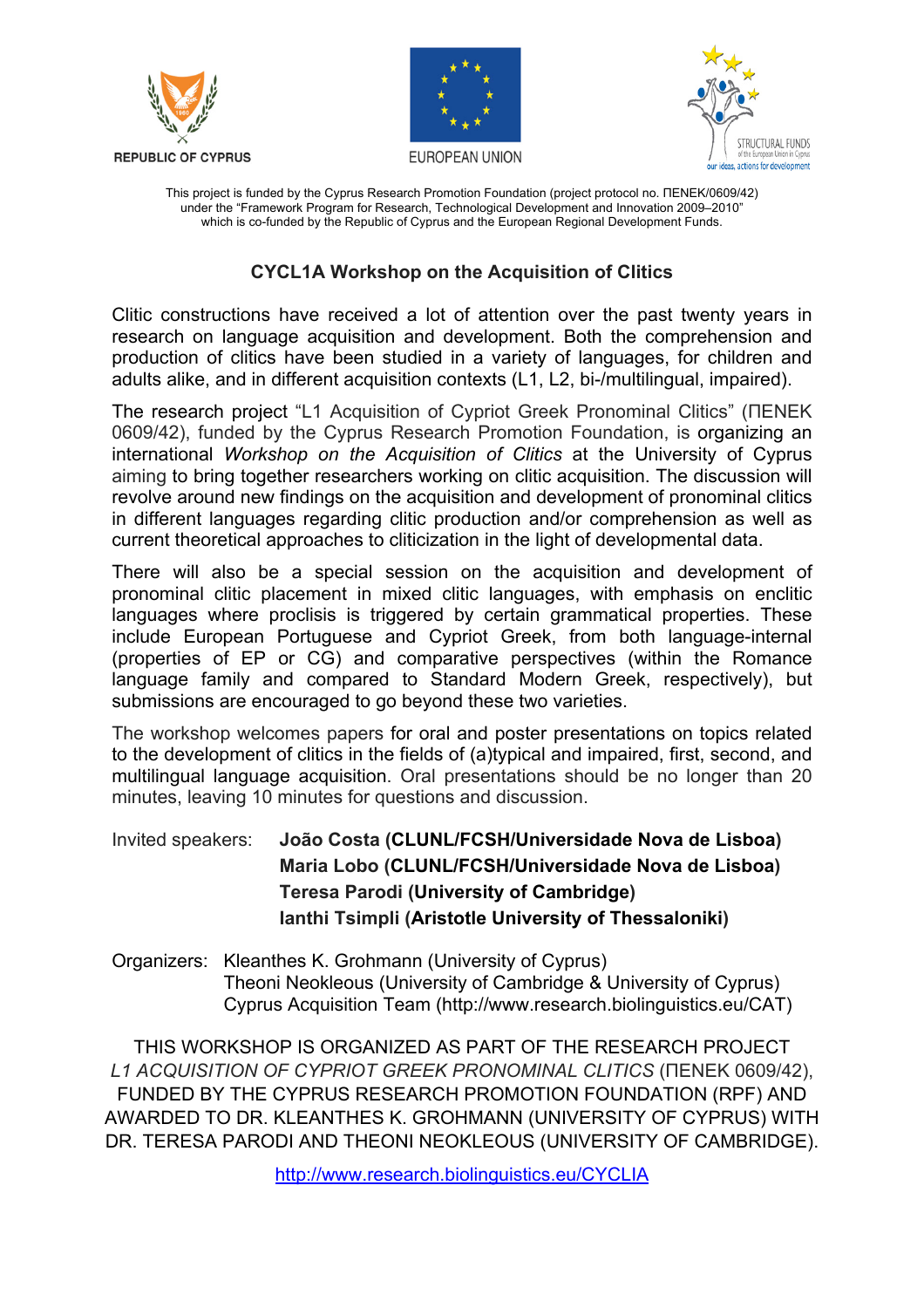**CYCL1A Project** *L1 Acquisition of Cypriot Greek Pronominal Clitics* **University of Cambridge, University of Cyprus, and the Cyprus Acquisition Team funded by the Cyprus Research Promotion Foundation (ΠΕΝΕΚ 0609/42), 2010–12**

## *Workshop on the Acquisition of Clitics*

**Royiatiko Hotel, Old Town, Nicosia**

**25–26 May 2012**

| Friday          | 25 May 2012                                                                                                                                          |
|-----------------|------------------------------------------------------------------------------------------------------------------------------------------------------|
| $09:30 - 10:00$ | <b>REGISTRATION AND OPENING</b>                                                                                                                      |
| $10:00 - 11:00$ | <b>Plenary Speaker:</b>                                                                                                                              |
|                 | Teresa Parodi (University of Cambridge)                                                                                                              |
|                 | Clitic Placement in L2 Serbo-Croatian as a Feature Learning                                                                                          |
|                 | Challenge                                                                                                                                            |
| $11:00 - 11:30$ | <b>COFFEE BREAK</b>                                                                                                                                  |
| $11:30 - 12:00$ | Katerina Palasis (UMR 7320 CNRS & Université de Nice)                                                                                                |
|                 | Clitics in Early L1 French: Their Morpho-Syntactic Status and the<br>Oral vs. Standard French Dichotomy                                              |
|                 | Enkeleida Kapia (U of Hamburg & Center for Albanian Studies)                                                                                         |
| $12:00 - 12:30$ | Acquisition of Dative and Accusative Clitic Doubling in Albanian: a                                                                                  |
|                 | Syntactic-Pragmatic Approach                                                                                                                         |
| $12:30 - 13:00$ | Marta Maria Tryzna (Gulf University for Science and Technology)                                                                                      |
|                 | L1 Acquisition of Object Clitics in Child Polish: Evidence for Three<br><b>Developmental Stages</b>                                                  |
| $13:00 - 14:30$ | <b>LUNCH BREAK</b>                                                                                                                                   |
|                 | <b>Special Session: Mixed Clitic Placement</b>                                                                                                       |
|                 |                                                                                                                                                      |
|                 | <b>Plenary Speakers:</b>                                                                                                                             |
| $14:30 - 15:30$ | Maria Lobo & João Costa (Universidade Nova de Lisboa)                                                                                                |
|                 | Acquisition of Clitic Placement in European Portuguese                                                                                               |
|                 | Theoni Neokleous (University of Cambridge)                                                                                                           |
| $15:30 - 16:00$ | L1 Acquisition of Clitic Placement in Cypriot Greek                                                                                                  |
| $16:00 - 16:30$ | Eleni Theodorou & Kleanthes K. Grohmann (U of Cyprus)                                                                                                |
| $16:30 - 17:00$ | <b>Object Clitics in Cypriot Greek Children with SLI</b><br><b>COFFEE BREAK</b>                                                                      |
|                 | Sviatlana Karpava & Kleanthes K. Grohmann (U of Cyprus)                                                                                              |
| $17:00 - 17:30$ | Bilingual Acquisition of Object Clitic Placement in Cypriot Greek: A                                                                                 |
|                 | Comparative Study from Russian-Cypriot Greek Speakers                                                                                                |
|                 | Elena Papadopoulou <sup>1,3</sup> , Evelina Leivada <sup>2,3</sup> , and Natalia Pavlou <sup>3</sup>                                                 |
| $17:30 - 18:00$ | $(10$ of Essex, <sup>2</sup> Univ. de Barcelona, <sup>3</sup> Cyprus Acquisition Team)<br>Clitic Placement in Cypriot Greek: A Matter of Lexical and |
|                 | <b>Syntactic Stimulation?</b>                                                                                                                        |
| $18:00 - 18:30$ | <b>Kleanthes K. Grohmann</b> (University of Cyprus)<br>CAT Research on Object Clitic Placement: Where We Are Now                                     |

**POSTERS WILL BE DISPLAYED THROUGHOUT THE WORKSHOP**